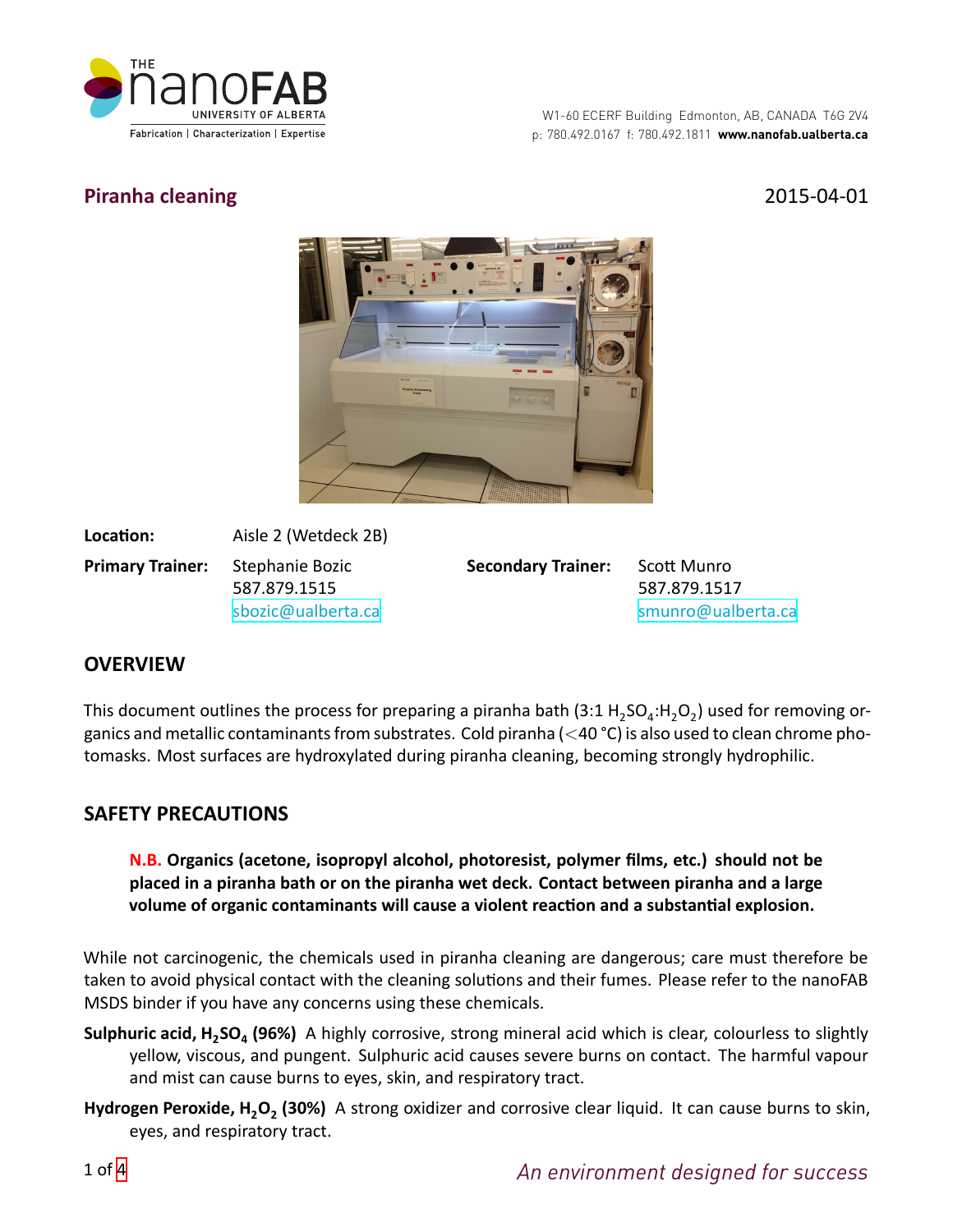

Acid gear must be worn when preparing the piranha bath:

- Chemical apron
- Chemical-resistant gloves
- Face shield

### **Important safety notes:**

- Mixing the chemicals for a piranha bath causes an exothermic reaction: the solution can self-heat **up to 120 °C. Due to the high temperature, the bath should never be agitated.**
- **NEVER** use plastic labware—use glass only.
- NEVER put piranha solution in a closed container: gas generation and the resulting over pressurisation can lead to an explosion.
- Piranha solution also explodes if the peroxide concentration exceeds 50%. Consequently, the hy**drogen peroxide must always be added to the sulphuric acid, NEVER vice versa.**

### NO CHEMICALS ARE TO BE REMOVED FROM THE WET DECK IN OPEN CONTAINERS.

Before bringing any new materials into the nanoFAB for processing, it is necessary to fill out a new chemicalimport form (www.nanofab.ualberta.ca/user-information/user-forms/chemical-import-form/).

## **OPERATING PROCEDURE**

- 1. Transfer substrates to a Teflon carrier (boat or basket, depending upon substrate size). Blue polypropylene locking tweezers may also be used to hold individual chips.
- 2. Choose a glass container for the bath which will fit the carrier. Label the container with the bath name ("piranha"), the user name, the date, and the time.
- 3. Determine the volume of solution required to immerse the substrates completely. This can be done "by eye" or more quantitatively by measuring with a beaker.
- 4. Calculate the amounts of sulphuric acid and hydrogen peroxide yielding the necessary final volume, using a volumetric  $H_2SO_4$ : $H_2O_2$  ratio of 3:1.

The table to the right lists volumes for typical 3:1 piranha baths. When choosing the final volume, it is worth noting that the vigour of the reaction depends on the surface-to-volume ratio of the solution (e.g., 400 mL of piranha in a large beaker may not bubble as violently as 400 mL in a small beaker).

|      | Final volume (mL) $H_2SO_4$ volume (mL) $H_2O_2$ volume (mL) |     |
|------|--------------------------------------------------------------|-----|
| 400  | 300                                                          | 100 |
| 600  | 450                                                          | 150 |
| 800  | 600                                                          | 200 |
| 1000 | 750                                                          | 250 |
| 1200 | 900                                                          | 300 |
| 1600 | 1200                                                         | 400 |
| 2000 | 1500                                                         | 500 |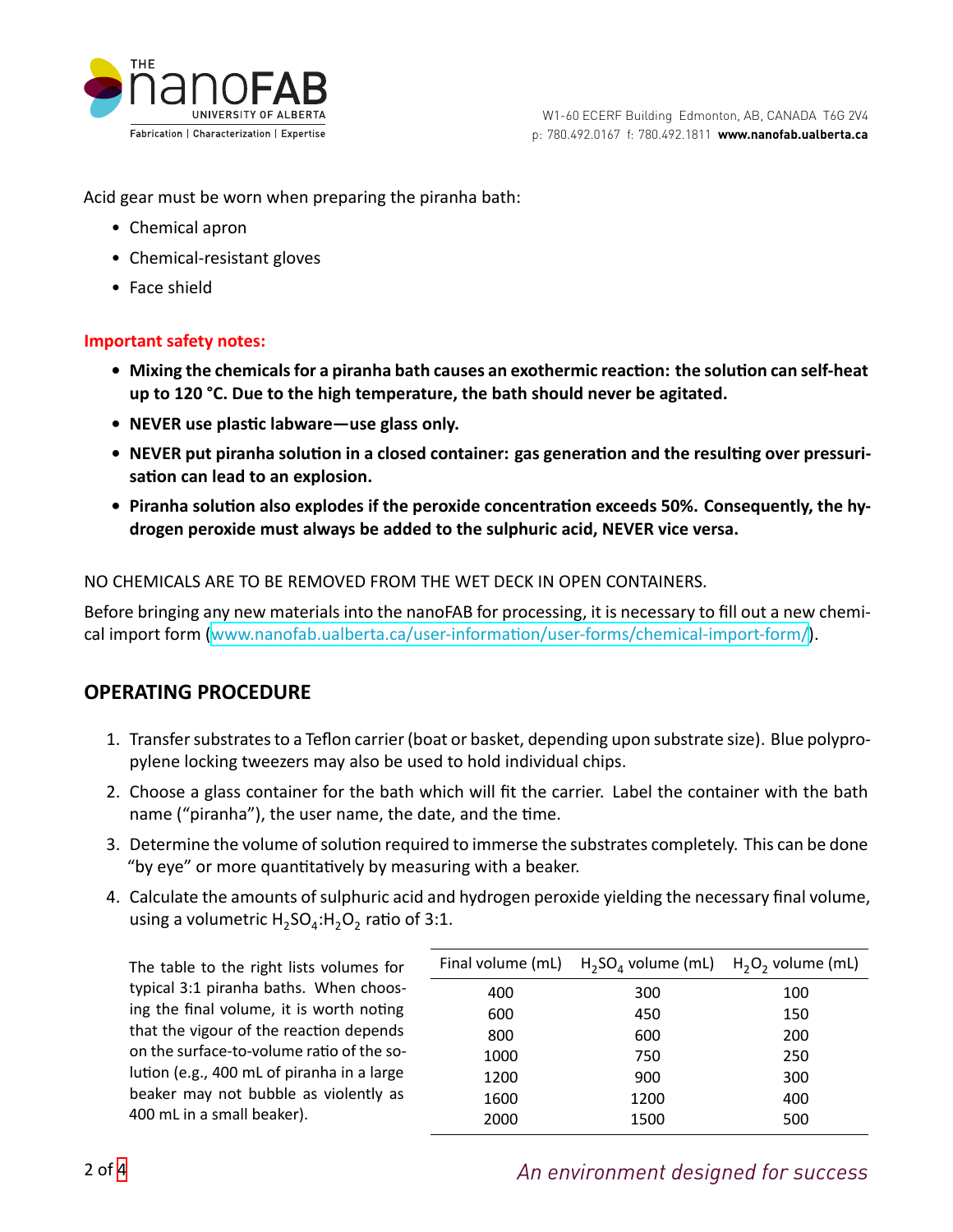

- 5. Select two beakers for measuring sulphuric acid and hydrogen peroxide and mark the correct volume on each beaker. Place the measuring beakers and bath container on the wet deck.
- 6. Check the condition of a pair of chemical-resistant gloves by inspecting for dark spots or other evidence of chemical spills, then filling them with nitrogen using the nitrogen gun to check for leaks. If gloves are not in good condition, discard and obtain a new pair. New gloves may be obtained from the shelf in the sulphuric acid cabinet (Aisle 2); label with the size and date.
- 7. Don the acid gear: apron, face shield, and gloves.
- 8. Slowly pour the required amount of sulphuric acid into the marked beaker. Transfer this amount into the bath container labeled piranha and place the empty beaker into dump rinser.
- 9. Slowly pour the required amount of hydrogen peroxide into the second marked beaker. Transfer this amount into the bath already containing the sulphuric acid. Place the empty beaker into the dump rinser and start the 5× rinsing cycle (press **STOP** *→* **START**).
- 10. Carefully place the Teflon carrier of substrates into the piranha bath. There may be a vigorous reaction evident by "bubbling and spitting". If holding chips with blue tweezers, thread a Teflon rod through the tweezer handles and place the rod across the top of the bath beaker, such that the chips are below the piranha surface.
- 11. Start a timer for 15 minutes. After 15 minutes the piranha will have cooled such that the reaction is no longer vigorous enough to etch effectively.
- 12. Wash the chemical bottles on the outside with DI water and pat dry with a cleanroom wipe. Place the bottles back in the appropriate storage cabinets. If you empty a chemical bottle, rinse the inside 3x with DI water, wash the outside, pat dry, cross out the bottle label with a Sharpie marker, write "washed bottle" on the outside, and place in the washed bottle storage bin opposite the gowning room door.
- 13. Rinse the chemical-resistant gloves with DI water and dry with a cleanroom wipe. Remove acid gear and place back on the appropriate racks.
- 14. Once the rinse cycle is finished, press **OPEN** to drain the dump rinser, remove the beakers, and place them on the drying rack. Wipe off measuring marks with a cleanroom wipe moistened with acetone or IPA.
- 15. When the piranha clean has finished, don the acid gear again and slowly remove the carrier from the piranha bath, allowing excess liquid to drip back into the bath.
- 16. Transfer the carrier carefully into the dump rinser and start the 5× rinsing cycle. If using chips with blue tweezers, hold them over the dump rinser and spray copiously with DI water.
- 17. Push the piranha bath vessel to the back of the wet deck; nanoFAB staff will aspirate the piranha once cool.
- 18. Spray the wet deck with DI water to rinse any drips of piranha.
- 19. Rinse the chemical-resistant gloves with DI water and dry with a cleanroom wipe. Remove acid gear and place back on the appropriate racks.